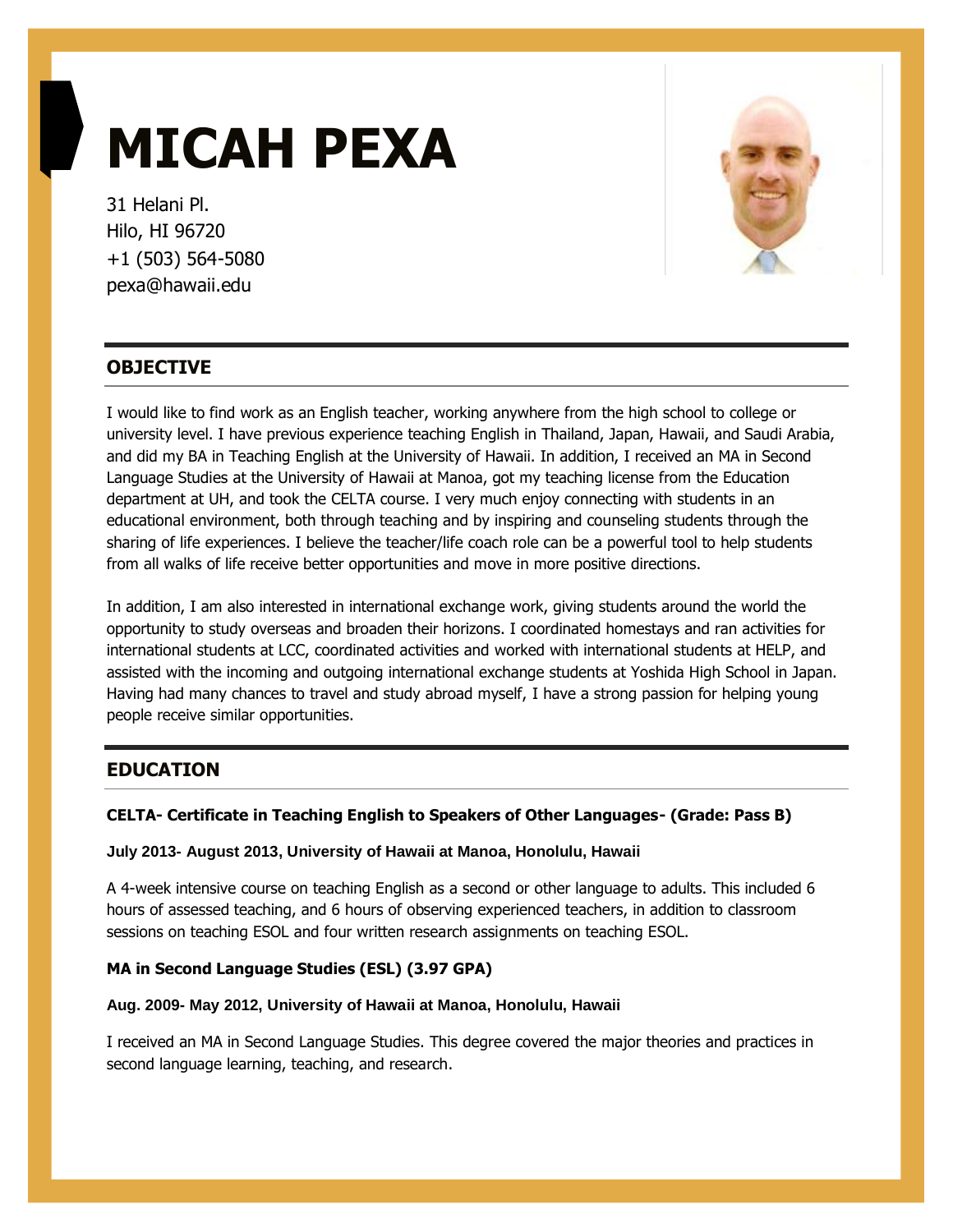# **Teaching License- Secondary Education (ESL Focus) (3.97 GPA)**

#### **Aug. 2009- May 2012, University of Hawaii at Manoa, Honolulu, Hawaii**

In conjunction with my MA in Second Language Studies, I also studied for the Post-Baccalaureate Certificate in Secondary Education (PBCSE) in the Education department at the University of Hawaii, where I earned a Hawaii state teacher's license focused on ESL.

#### **MA in Asian Studies- SE Asia (GPA 3.75)**

#### **Aug. 2003- Aug. 2005, University of Hawaii at Manoa, Honolulu, Hawaii**

Thesis title: Water in Mainland SE Asia: From Sacred to Secular- This thesis covered the sacredness of water in mainland SE Asia from ancient times to present, and argues that it is partially the decline of these sacred views that has contributed to current environmental problems involving water, including issues with the Mekong River. While working towards this MA, I also did some research on human trafficking in the Mekong sub-region

#### **BA in ESL (3.95 GPA)**

#### **Aug. 2000- Dec. 2002, University of Hawaii at Manoa, Honolulu, Hawaii**

This degree covered the major theories and practices in second language learning, teaching, and research, and also included courses in SE Asian Studies as well as Thai language.

#### **Outdoor Recreation Leadership**

#### **Aug. 1994-May 1995, Western State College, Gunnison, Colorado**

Studied Outdoor Recreation Leadership for one year on the NSE (National Student Exchange) Program. No degree earned.

#### **Liberal Arts**

#### **Aug. 1992- May 1994, University of Hawaii at Hilo, Hilo, Hawaii**

Studied for my general education requirements for 2 years at University of Hawaii at Hilo. No degree earned

#### **High School Diploma**

**May 1992, Parker School, Kamuela, Hawaii**

# **EXPERIENCE**

#### **March 2015- present**

# **KAADA (King Abdullah Air Defense Academy), Taif, Saudi Arabia**

#### **English Teacher**

Teaching English to Royal Saudi Air Defense officers-in-training at KAADA (King Abdulaziz Air Defense Academy) in Taif, Saudi Arabia. Teaching a 4-skills curriculum designed to give the officers a well-rounded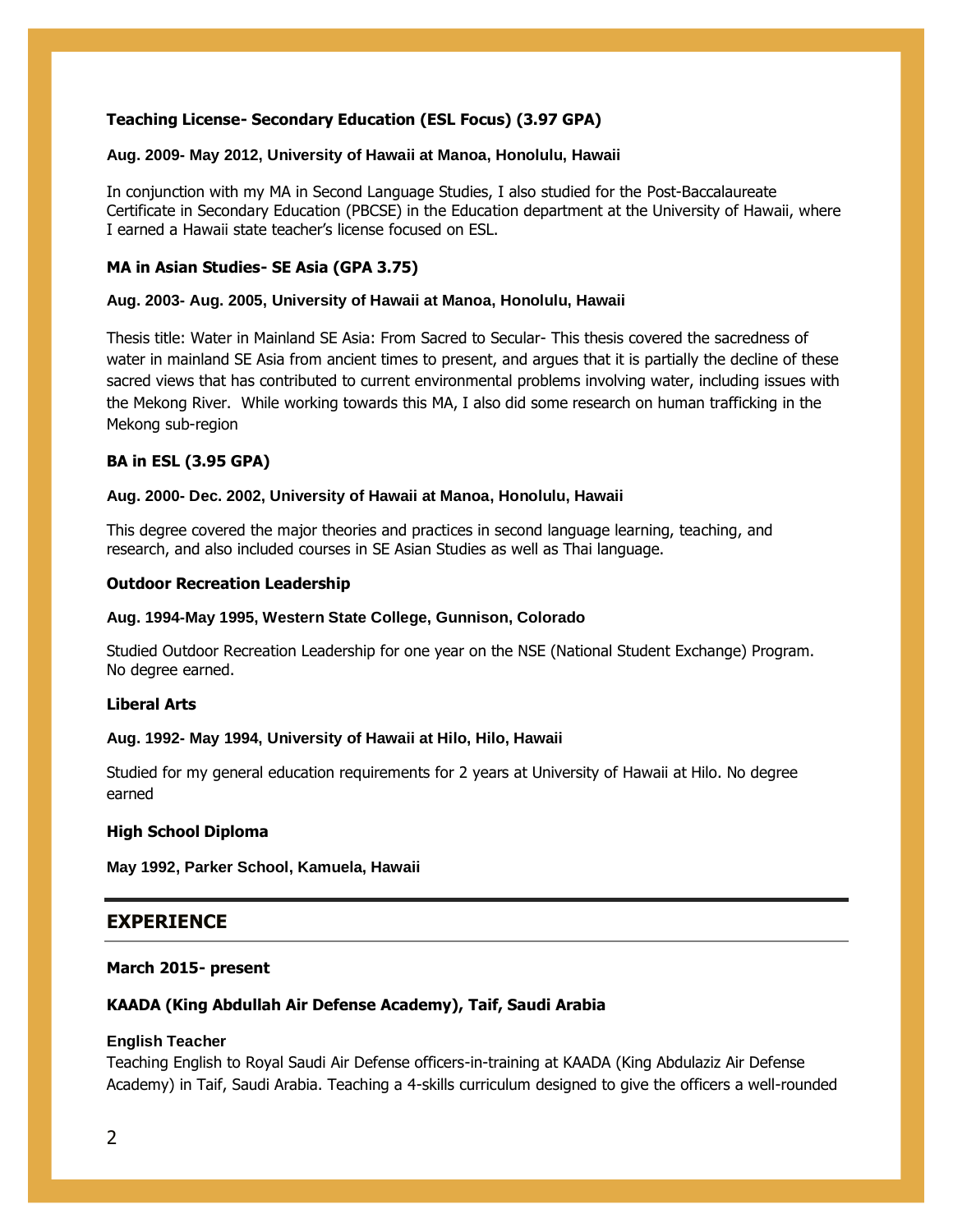command of English. Part of a larger "Saudi-ization" program designed to give educational and employment opportunities to young adults in Saudi Arabia, reducing dependence on foreign workers and using these opportunities to steer people away from the recruiting efforts of extremist groups.

#### **September 2014- February 2015**

#### **B3H Corporation, Al-Khobar, Saudi Arabia**

#### **English Teacher**

Teaching the Defense Language Institute (DLI) American Language Curriculum (ALC) to Saudi Arabian Air Force cadets who will later be sent on to San Antonio, Texas in the US for mechanic training on F-15 planes. Part of a larger "Saudi-ization" program designed to give educational and employment opportunities to young adults in Saudi Arabia, reducing dependence on foreign workers and using these opportunities to steer people away from the recruiting efforts of extremist groups.

#### **July 2014- August 2014**

#### **Kapi'olani Community College, Honolulu, HI**

#### **English Teacher**

Teaching a conversational English class and an American culture class to short term summer groups from Korea and Macau.

#### **Aug 2013 – Dec 2013/ May 2013- June 2013/June 2012- July 2012/Aug 2009- Dec. 2011**

#### **Hawaii English Language Program, Honolulu, Hawaii**

#### **English Teacher**

I taught ESOL at HELP (Hawaii English Language Program), an academic prep English language school that is run by the Second Language Studies department at the University of Hawaii at Manoa. I taught a variety of grammar, listening, speaking, reading, and writing classes to adults and young adults.

# **Aug. 2012- May 2013**

# **Leeward Community College, Pearl City, Hawaii**

#### **English Teacher/ Homestay Coordinator/Student Activity Coordinator**

I worked as an ESOL teacher at Leeward Community College, teaching academic listening/ speaking and grammar courses to international pre-admission community college students. 15 hours a week classroom time.

In addition to teaching, I also worked in the Office of International Programs at Leeward Community College and was in charge of arranging homestays with local families for incoming international students. My duties included advertising to local families, evaluating potential homestay families and their homes, matching incoming students with families, and coordinating and mediating between students and families in order to ensure both parties were happy and being treated fairly.

Further, I was also in charge of planning, advertising, and leading activities for the international students. Activities included trips to the beach, hikes, movie nights, BBQs, bowling, kayaking, trips to sporting events, karaoke, Halloween in Waikiki, and a day at the water park.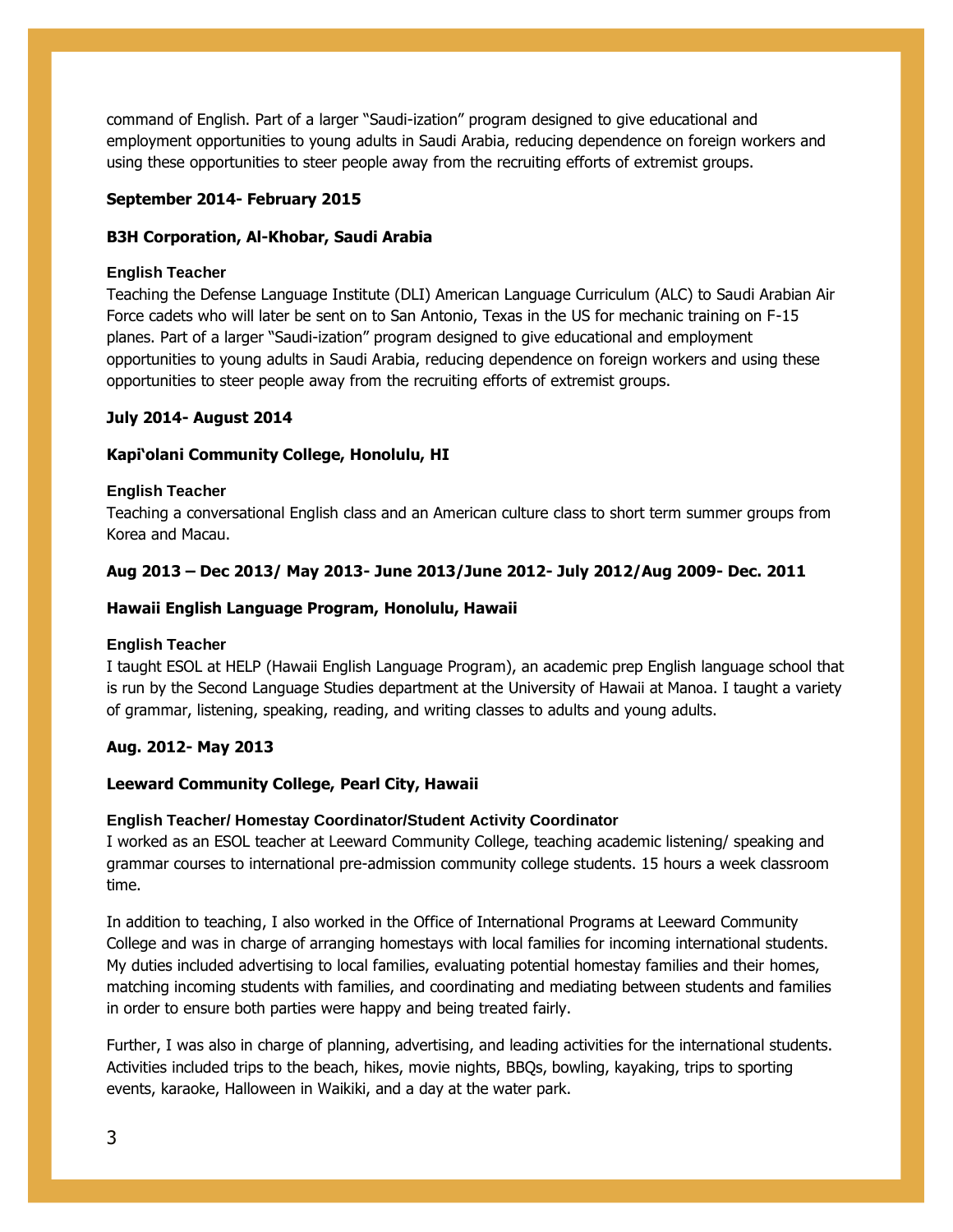#### **Sept. 2011- May 2012**

#### **Farrington High School, Honolulu, Hawaii**

#### **Student Teacher/Observation-Participation**

As part of my post-baccalaureate teacher licensure program, I spent one semester observing and assisting an ESL teacher at Farrington High School. I spent 60 hours there observing and learning from my mentor teacher, as well as tutoring and assisting students from the Philippines, Micronesia, and China with their ESL classes and assignments.

The following semester, I did one semester of student teaching under a mentor teacher at Farrington High School, teaching ESL to students from the Philippines, Micronesia, and China. This was my final requirement in order to attain my Hawaii state teaching license through the University of Hawaii at Manoa.

#### **Aug. 2010/Aug. 2011/Aug. 2012**

#### **Kyoto Women's University, Kyoto, Japan**

#### **English Teacher/Camp Leader**

I taught at a 10-day intensive summer English camp for university students, through Kyoto Women's University in Kyoto and Nagahama, Japan. Teachers lived together with the students in a small hotel for the entire length of the camp, conducted daily English lessons, led English activities and games for the students, had all meals with the students, and went on field trips together with the group.

#### **April 2009-July 2009**

#### **Friends of Thai Daughters NGO, Chiang Mai, Thailand**

#### **English Teacher/ NGO Volunteer**

I taught a conversational English class to at-risk young girls aged 15-23 at an anti-human trafficking NGO in Chiang Mai, Thailand (see volunteer experience details below for more information). This class included conversation, listening, reading, and vocabulary expansion. I also assisted the girls with a project to write their personal life stories in English. 2-10 hours per week classroom time.

My duties there also included conducting a research project to find more information on scholarships for the girls in university as well as general information on getting them into graduate school, interviewing and hiring staff for the NGO, planning and carrying out activities and study tours for the girls, and helping to manage their daily living situations, including homework, discipline, etc.

#### **August 2005- July 2008**

#### **Yoshida High School, Shizuoka, Japan**

#### **English Teacher**

I worked as a high school English teacher in Japan through the JET Program, teaching reading, writing, listening, and speaking to 15-18 year olds. I also assisted with the international student exchange program, helping the Japanese students abroad, as well as international students studying at our high school in Japan, with the variety of issues they faced. 15 hours per week classroom time.

# **Nov. 2006- Nov. 2007**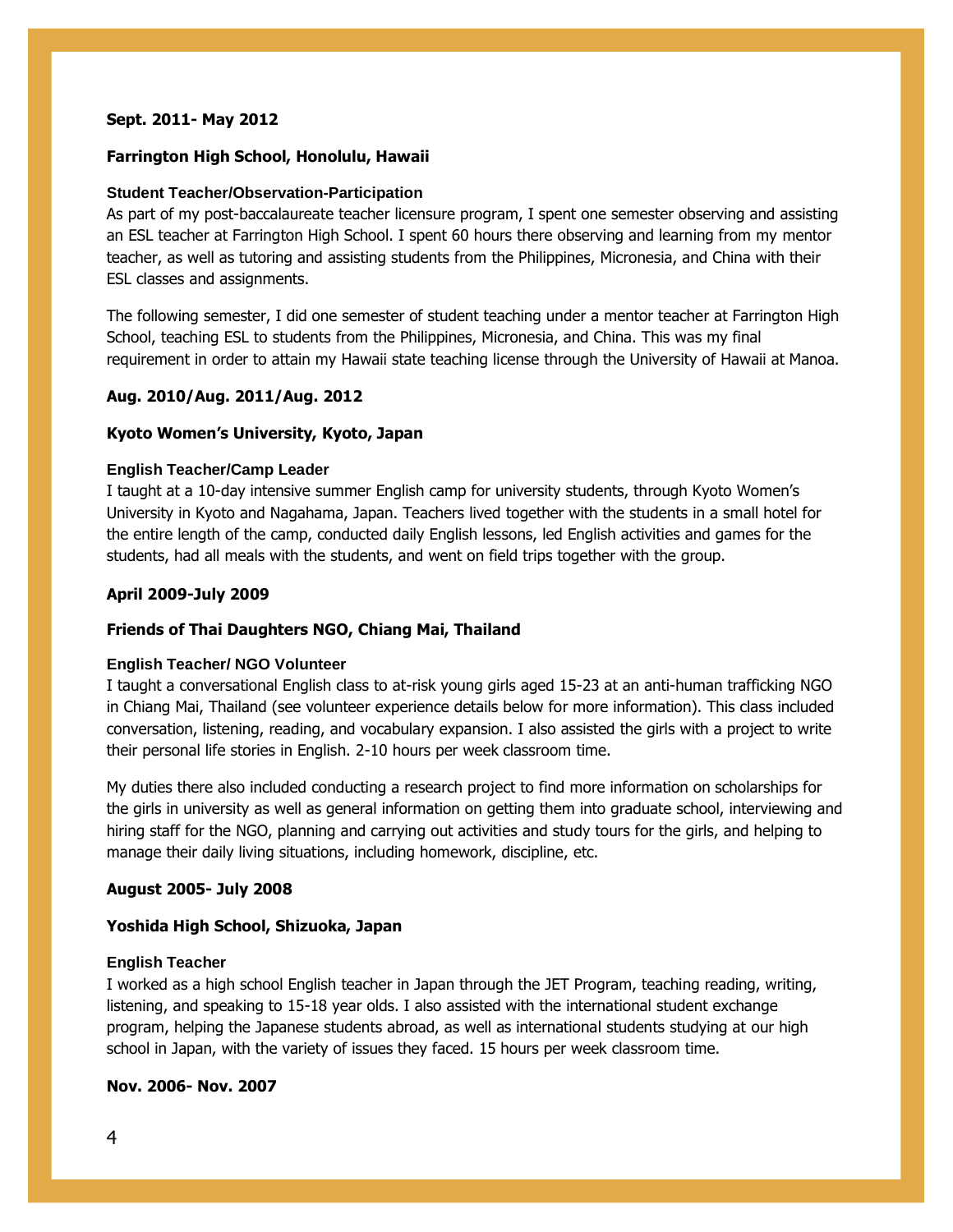#### **Bowers English School, Shizuoka, Japan**

#### **English Teacher**

I worked in a private language school, teaching EFL to adults. 2 hours per week classroom time.

#### **Jan. 2002- May 2002**

#### **Hawaii English Language Program, Honolulu, Hawaii**

#### **Conversation Partner**

I worked as a conversation partner for small groups of ESOL students in Hawaii at HELP (Hawaii English Language Program), an academic prep English language school that is run by the Second Language Studies department at the University of Hawaii at Manoa. 2 hours per week classroom time.

#### **April 1998- October 1998**

# **Education through Communication for the Community (ECC) Thailand, Chiang Rai, Thailand**

#### **English Teacher**

I taught EFL in Chiang Rai, Thailand to adults, teenagers, and children. Up to 22 hours per week classroom time.

# **PROFESSIONAL DEVELOPMENT**

#### **March 2017**

# **TESOL Conference- Seattle, USA**

Traveled from Saudi Arabia to Seattle for the annual TESOL conference in order to keep current on the latest research and trends in the language teaching field for the purpose of professional development and becoming a better educator.

#### **September 2014**

# **DLI ALC Familiarization Course B3H Al-Khobar, Saudi Arabia**

A course designed to train and familiarize teachers with the Defense Language Institute (DLI) American Language Course (ALC) teaching methods, textbooks, and materials. The 2 week course included familiarization with the ALC textbooks and teaching methods, IMI software, smart board training, observing experienced teachers, being observed teaching, cultural training, etc.

# **CELTA- Certificate in Teaching English to Speakers of Other Languages- (Grade: Pass B)**

#### **July 2013- August 2013, University of Hawaii at Manoa, Honolulu, Hawaii**

A 4-week intensive course on teaching English as a second or other language to adults. This included 6 hours of assessed teaching, and 6 hours of observing experienced teachers, in addition to classroom sessions on teaching ESOL and four written research assignments on teaching ESOL.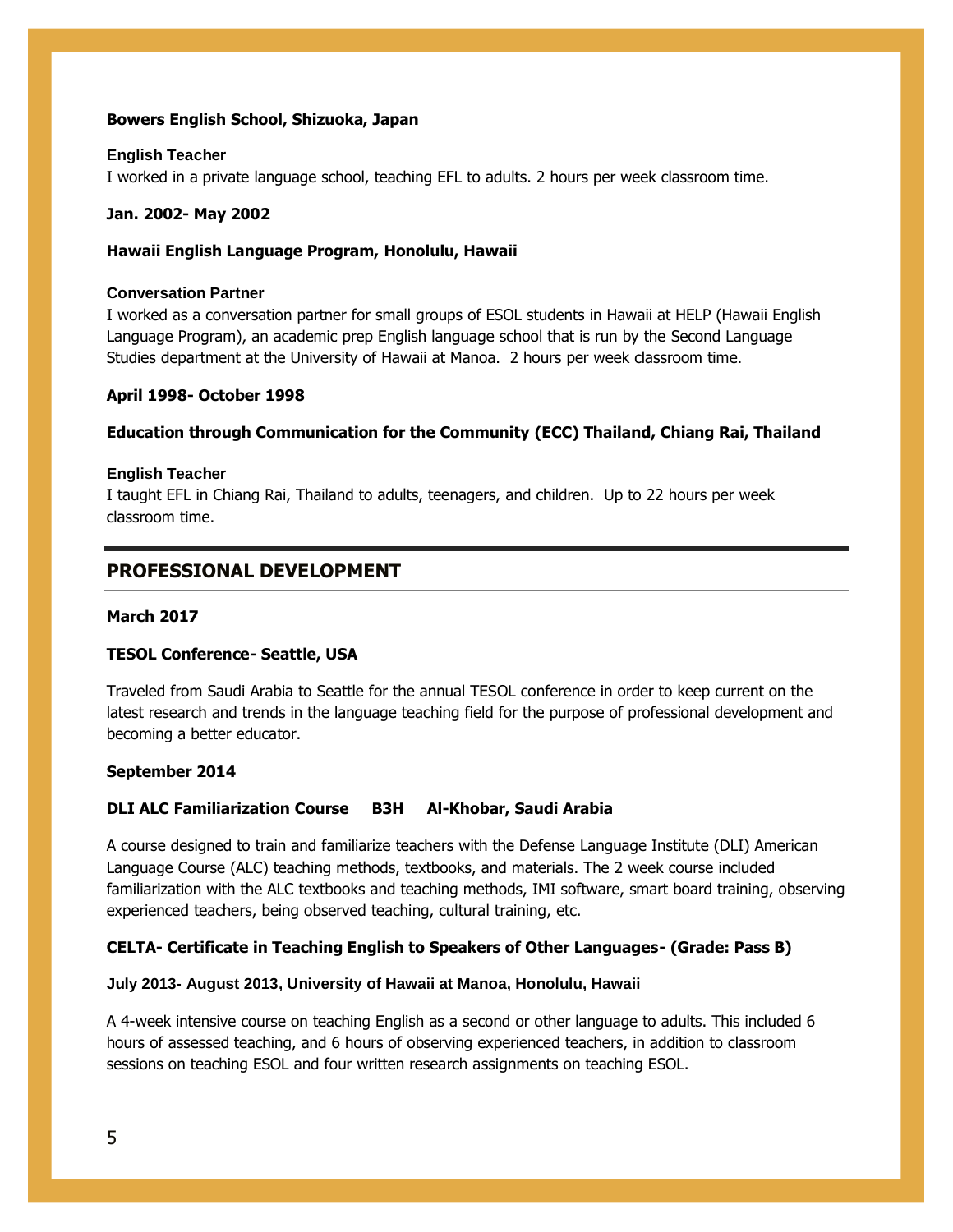# **TEACHER TRAINING EXPERIENCE**

#### **November 2007**

Co-led a 3-day seminar to orient a group of new English teachers in Japan to the basics of teaching EFL, as well as to life in Japan and teaching in Japanese high schools.

#### **February 2008**

Co-led a 1-day seminar on teaching communicative English to a group of Japanese high school English teachers.

#### **April 2008**

Led a 1-day professional development seminar in Japan for English teachers on the basic principles of teaching communicative English to high school students

# **LANGUAGES**

#### **Thai Language-**

Sept. 2000- May 2001- Studied Thai 101 and 102 at University of Hawaii at Manoa.

June 2001- Aug. 2001- Studied Thai 201 and 202 at Payap University in Chiang Mai, Thailand.

Apr. 2003- May 2003- Studied intermediate level Thai language at Payap University in Chiang Mai, Thailand, while doing a home stay with a Thai family.

Aug. 2003- May 2004- Studied Thai 301 and 302 at University of Hawaii at Manoa.

Aug. 2004- May 2005- Studied Thai 401 and 402 at University of Hawaii at Manoa.

#### **REFERENCES**

Available upon request.

#### **AWARDS/SCHOLARSHIPS**

#### **Aug. 2009- Dec. 2011**

#### **Graduate Assistantship- Second Language Studies Department**

Received tuition waivers, medical insurance, and a monthly salary for 2 years of study in the Second Language Studies MA program, in exchange for teaching ESOL classes half-time at the Hawaii English Language Program (HELP).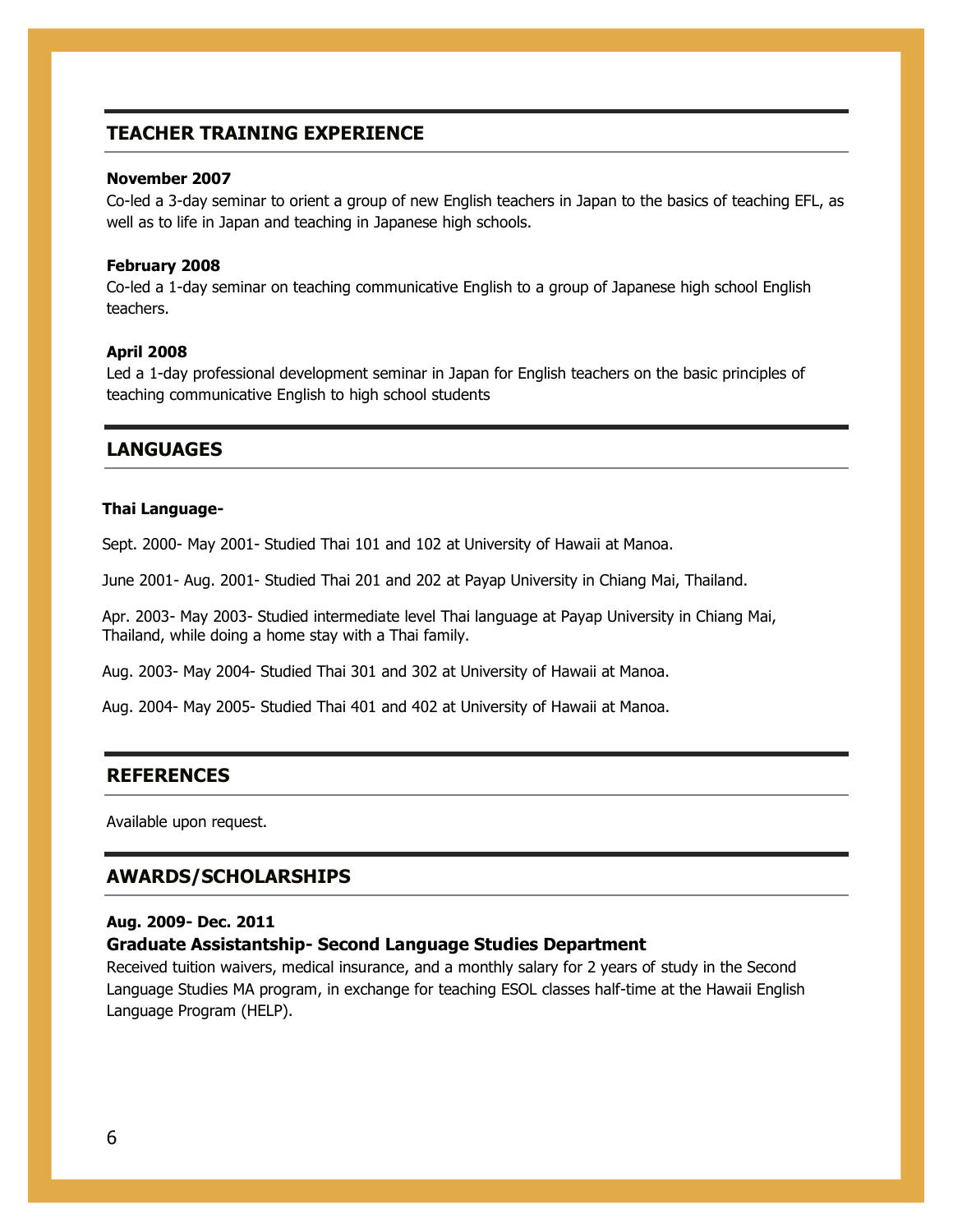# **REFERENCES**

#### **April 2009-July 2009 Friends of Thai Daughters Chiang Mai, Thailand**

I volunteered for 4 months at an NGO called Ban Tantawan (Sunflower House) in Chiang Mai, Thailand. Ban Tantawan (www.friendsofthaidaughters.org) is an NGO that helps at-risk young girls (aged 15-23) avoid being human trafficked into the sex trade, by providing them with a high-level education and a stable living environment. Completely free of charge, the girls are sent to a high level high school in Chiang Mai city, and upon graduation, are sent on to university. Plans are also in the works for continued study in graduate school when the girls finish their undergraduate degrees. All of the 10 girls currently in the program come from very difficult family backgrounds that include drug and alcohol abuse, girls orphaned by AIDS, extreme poverty, etc. My duties there included teaching a conversational English class, assisting the girls in a project to write their individual life stories in English, conducting a research project to find more information on scholarships for the girls in university, as well as general information on getting them into graduate school, interviewing and hiring staff for the NGO, planning and carrying out activities and study tours for the girls, and helping to manage their daily living situations, including homework, discipline, etc.

#### **June 2003- July 2003 DEPDC Mae Sai, Thailand**

I volunteered at an NGO called "Development and Education Program for Daughters and Communities" (DEPDC) for 2 months in Mae Sai, Thailand. This NGO was established to combat human trafficking for sex and labor in the Mekong Sub-region by targeting at-risk youth and bringing them into a center to live and study. In this way, the NGO hoped to educate the children and move their lives in a more positive direction. My job at DEPDC was mainly to work in the office and handle English correspondence with foreign visitors, researchers, potential volunteers, donators, etc., as well as to conduct tours of the facilities, explain its purpose, teach a few EFL classes, and spend time with the children.

#### **December 1997-January 1998 Orphanage School Andhra Pradesh, India**

I volunteered at an orphanage school in southern India for 2 months, assisting teachers with English and math classes, as well as spending time with the children.

#### **INTERESTS AND ACTIVITIES**

I have a variety of interests outside of the workplace, including travel, sports, and outdoor activities. I have lived/traveled/worked/studied/volunteered/done home stays, etc. in several countries and regions, including Hawaii, the mainland US, Alaska, England, France, Australia, Canada, India, Nepal, Thailand, Vietnam, Laos, Cambodia, Japan, Uganda, Tanzania, Kenya, and Ethiopia, Saudi Arabia, Bahrain, Denmark, the Netherlands, Italy, and San Marino. I also enjoy watching and playing sports such as basketball, American football, and soccer, in addition to outdoor activities such as hiking, camping, backpacking, surfing, snow sports, scuba diving, etc.

# **Aug. 2003- May 2005; Aug. 2009- Dec. 2011 East-West Center Affiliate**

Accepted as an affiliate of the East-West center for 4.5 years total, allowing me to live and take part in